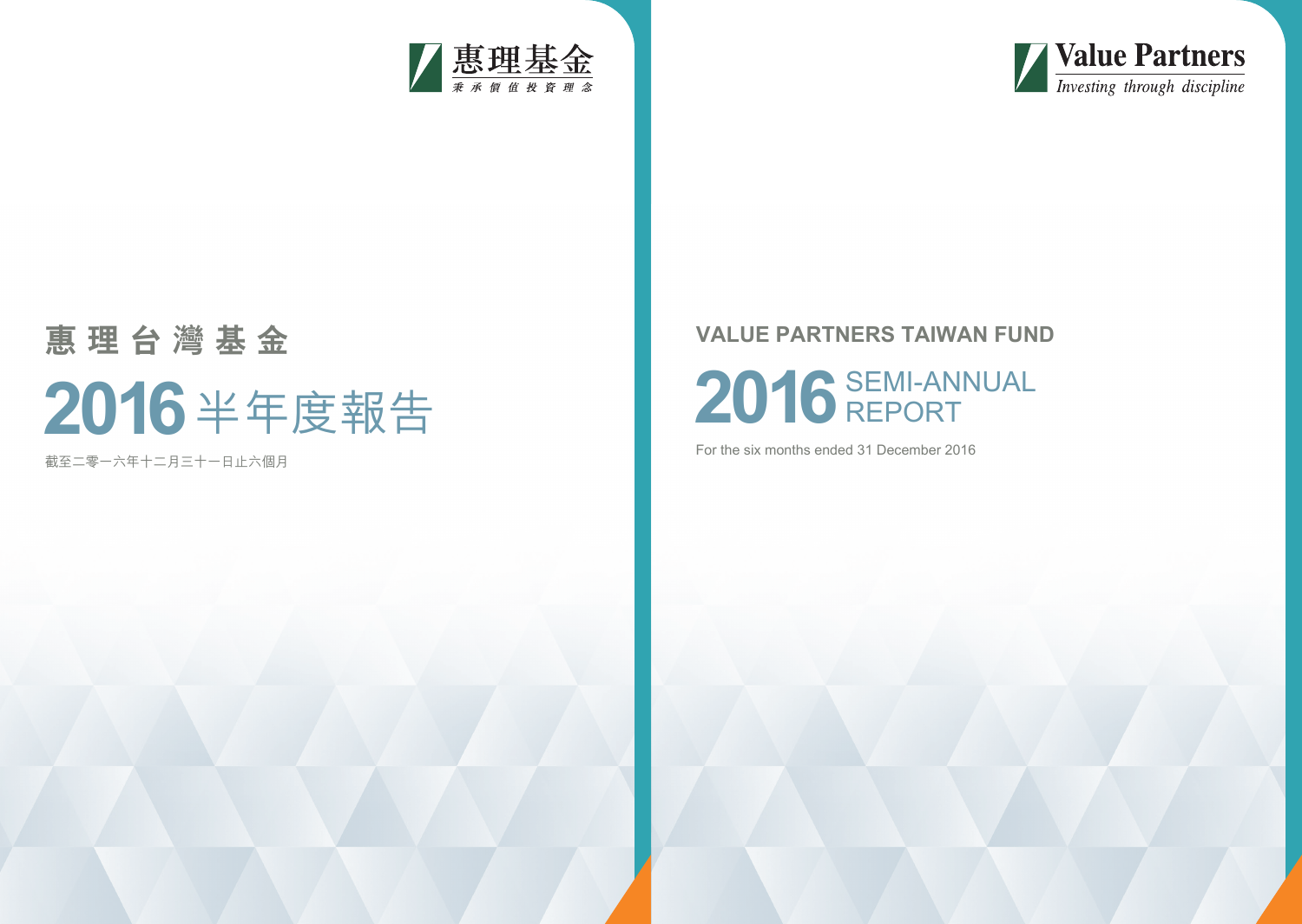**Value Partners Hong Kong Limited** 9th Floor, Nexxus Building 41 Connaught Road Central, Hong Kong Tel: (852) 2880 9263 Fax: (852) 2565 7975 Email: vpl@vp.com.hk Website: www.valuepartners-group.com

In the event of inconsistency, the English text of this Semi-Annual Report shall prevail over the Chinese text. *This report shall not constitute an offer to sell or a solicitation of an offer to buy shares in any of the funds. Subscriptions are to be made only on the basis of the information contained in the explanatory memorandum, as supplemented by the latest semi-annual and annual reports.*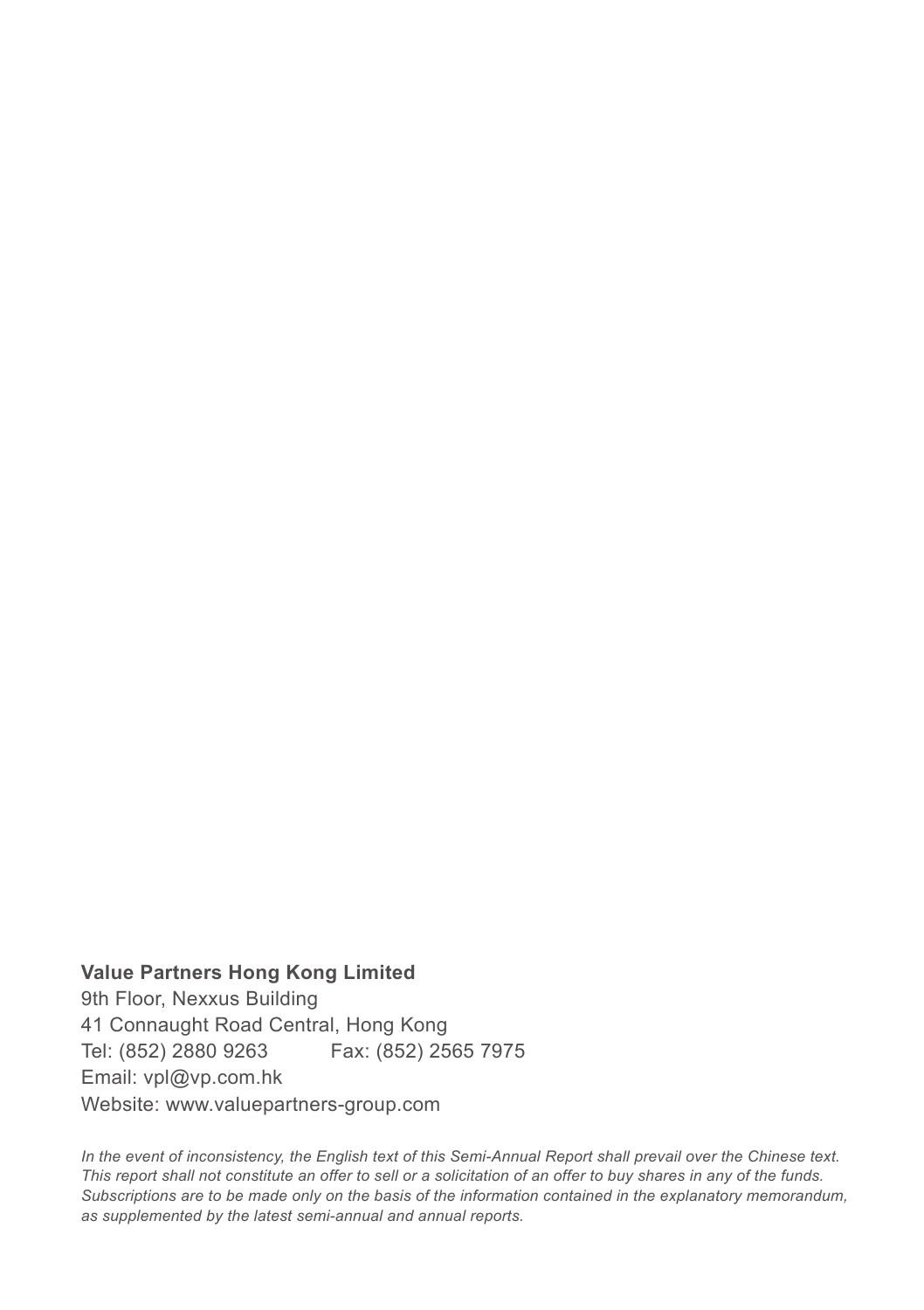(A Cayman Islands unit trust)

## **CONTENTS**

|                                             | Pages           |
|---------------------------------------------|-----------------|
| General information                         | $2 - 3$         |
| Manager's report                            | $4 - 9$         |
| Statement of financial position (unaudited) | 10              |
| Investment portfolio (unaudited)            | $11 - 12$       |
| Investment portfolio movements (unaudited)  | 12 <sup>2</sup> |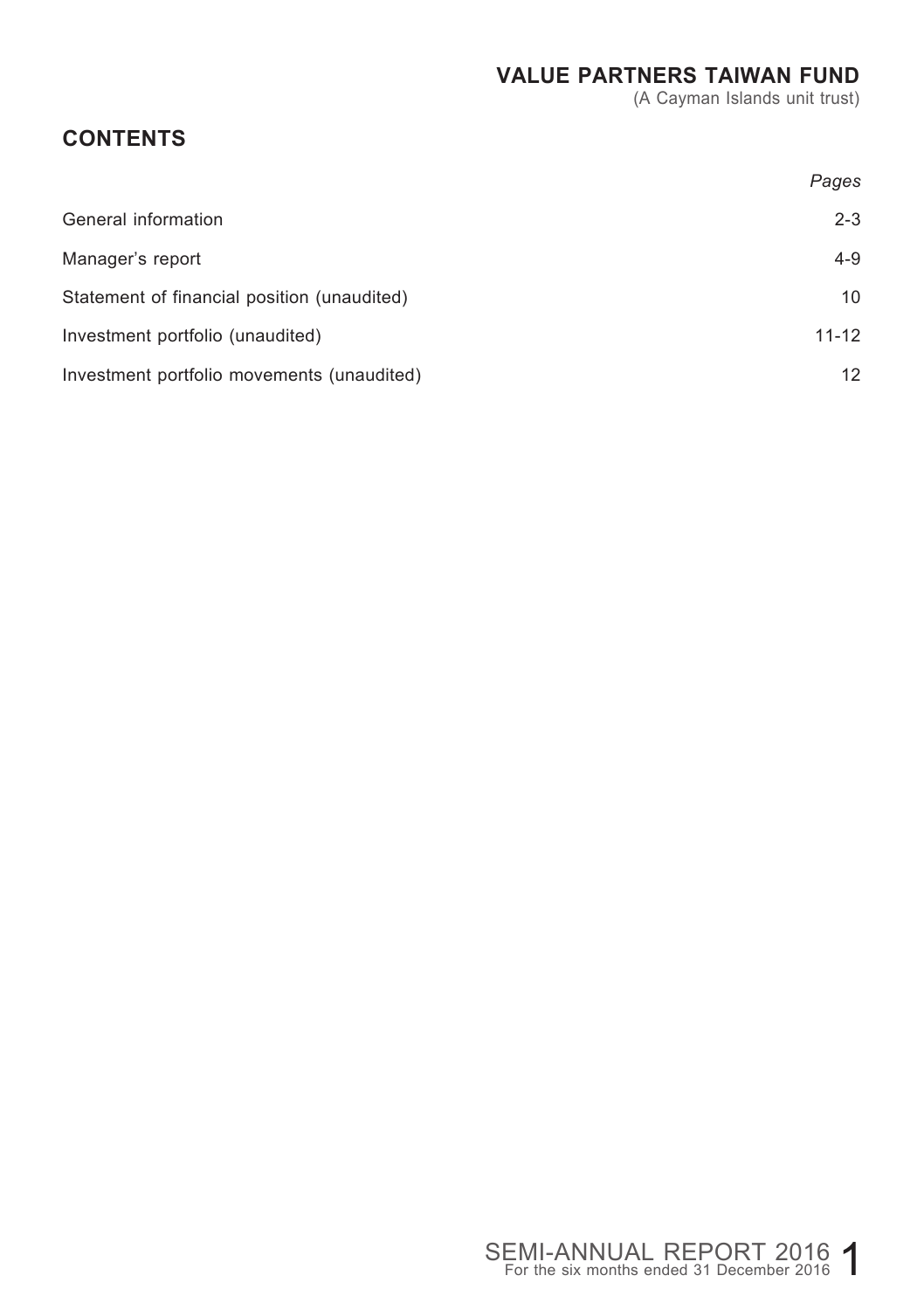(A Cayman Islands unit trust)

#### **GENERAL INFORMATION**

#### **Manager**

Value Partners Hong Kong Limited 9th Floor, Nexxus Building 41 Connaught Road Central Hong Kong

#### **Directors of the Manager**

Dato' Seri Cheah Cheng Hye Mr. Ho Man Kei, Norman Mr. So Chun Ki Louis

#### **Trustee, Registrar, Administrator and Principal Office**

Bank of Bermuda (Cayman) Limited P.O. Box 513 HSBC House 68 West Bay Road Grand Cayman KY1 – 1106 Cayman Islands

#### **Custodian, Registrar's Agent and Administrator's Agent**

HSBC Institutional Trust Services (Asia) Limited 1 Queen's Road Central Hong Kong

#### **Legal Advisors**

*With respect to Cayman Islands law* Maples and Calder 53rd Floor, The Center 99 Queen's Road Central Hong Kong

*With respect to Taiwan law* Russin & Vecchi Bank Tower, 9th Floor 205 Tun Hwa North Road Taipei, Taiwan, R.O.C.

*With respect to Hong Kong law* King & Wood Mallesons 13th Floor, Gloucester Tower The Landmark 15 Queen's Road Central Hong Kong

#### **Auditor**

PricewaterhouseCoopers 18 Forum Lane Camana Bay P.O. Box 258 Grand Cayman, KY1 – 1104 Cayman Islands

#### **Information available from:**

Value Partners Hong Kong Limited 9th Floor, Nexxus Building 41 Connaught Road Central Hong Kong

|         | Investor hotline: (852) 2143 0688 |
|---------|-----------------------------------|
| Fax     | $: (852)$ 2565 7975               |
| Email   | : $f$ is@vp.com.hk                |
| Website | : www.valuepartners-group.com     |
|         |                                   |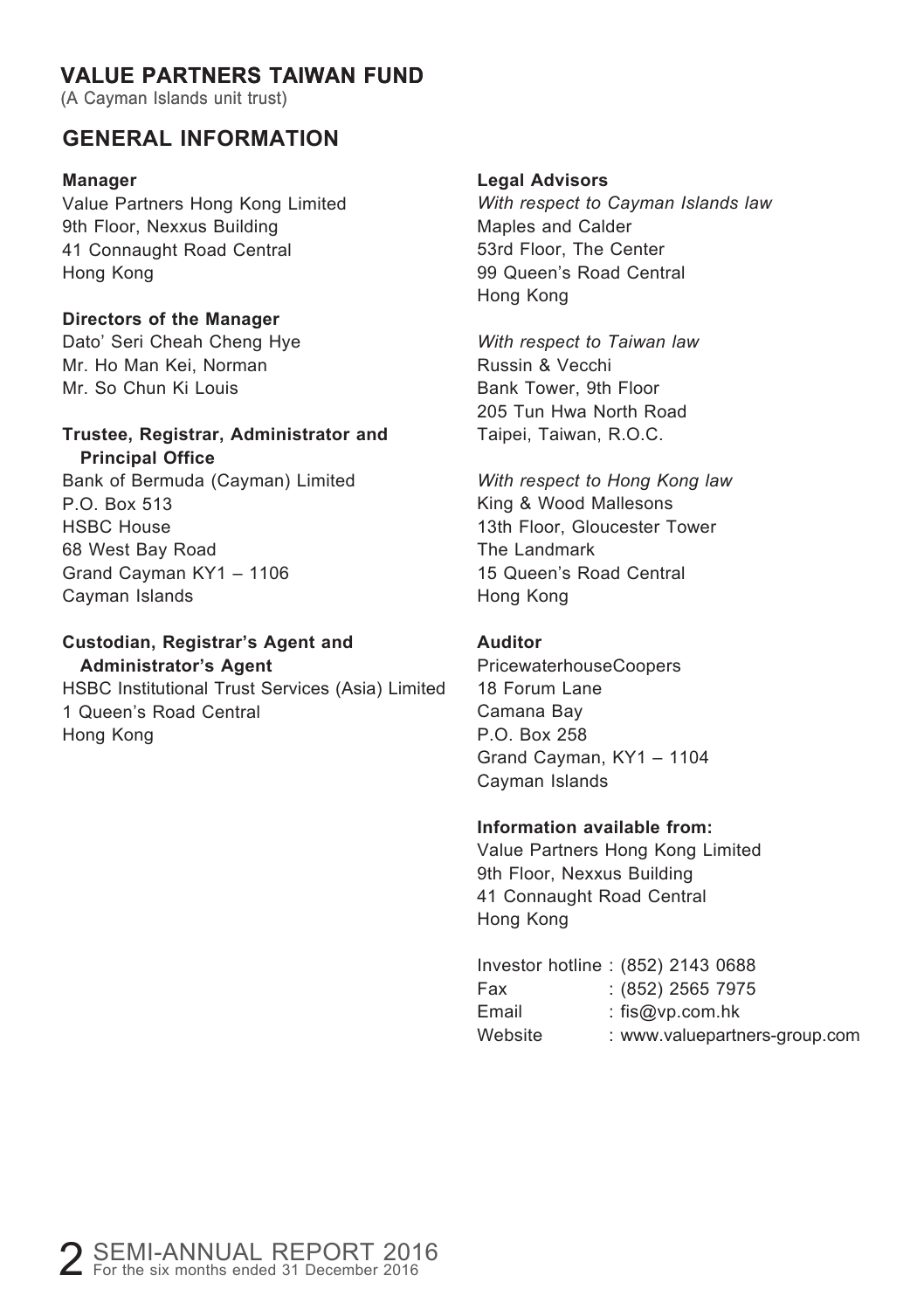## **GENERAL INFORMATION (Continued)**

#### **Recent awards and achievements**

|      |           | Corporate awards                                                                                                                                                                                             |
|------|-----------|--------------------------------------------------------------------------------------------------------------------------------------------------------------------------------------------------------------|
| 2016 | $\bullet$ | 2016 The 14th China's Financial Annual Champion Awards 2016<br>Value Partners: Best Asset Management Service Provider of the Year<br>$-$ Hexun com                                                           |
|      |           | The Asset Benchmark Research Awards 2016 - G3 Bonds<br><b>Top Investment House</b><br>Value Partners - Ranked 2nd in Hedge Fund category<br>- The Asset Benchmark Survey                                     |
|      | ٠         | The Asset Triple A, Asset Servicing, Investor and<br><b>Fund Management Awards 2016</b><br>Asset Management Company of the Year (Hong Kong)<br>Value Partners - Highly Commended Fund House<br>$-$ The Asset |
|      | $\bullet$ | <b>Asset Management Awards 2016</b><br>Fund House of the Year - Hong Kong<br>$- Asian lowestor$                                                                                                              |
|      |           | Asset Management Awards for Excellence 2016<br>Best Fund Provider - Greater China Equity<br>- Asian Private Banker                                                                                           |
|      | ٠         | <b>Thomson Reuters Lipper Fund Awards 2016</b><br>Best Equity Group (Hong Kong)<br>- Thomson Reuters                                                                                                         |
|      | $\bullet$ | 2015 Best of the Best Performance Awards<br>Value Partners: 20-Year Award for Greater China<br>- Asia Asset Management                                                                                       |
|      | ٠         | 2015 Best of the Best Regional Awards<br>Value Partners: Longevity Awards – Best Asset Management House<br>over the last 20 Years (Co-Winner)<br>- Asia Asset Management                                     |
|      | $\bullet$ | International Financial Annual Champion Awards 2015<br>Value Partners: Best Asset Management Service Provider<br>– SEEC and Hexun.com                                                                        |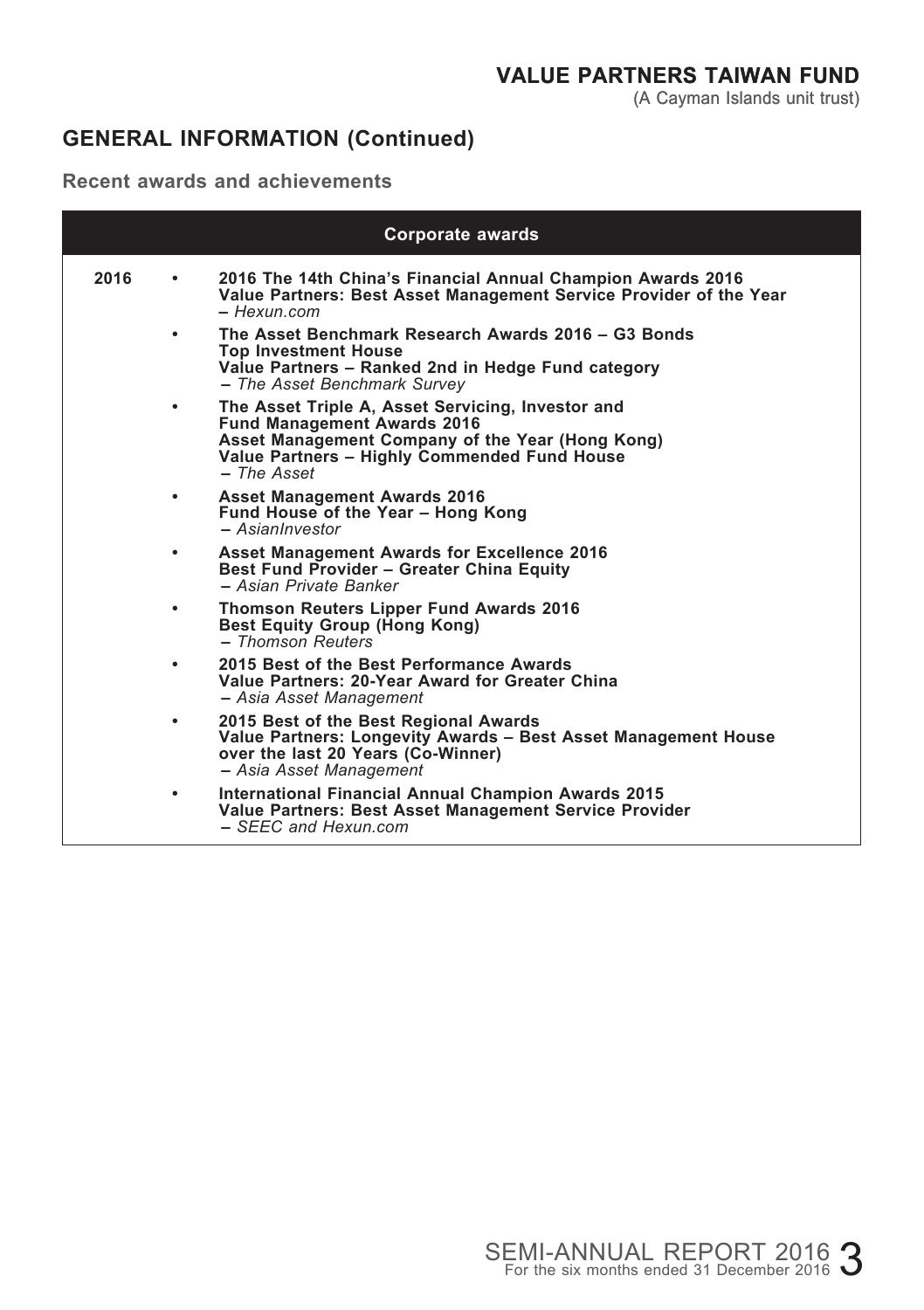(A Cayman Islands unit trust)

#### **MANAGER'S REPORT**

#### **Performance and market review**

For the six months ended 31 December 2016, Value Partners Taiwan Fund (the Fund) gained 6.3% in USD term. For reference, the Taiwan Stock Exchange Index (TWSE) and the MSCI Taiwan Index was up 10.1% and 9.3% over the same period, respectively. On a yearly basis, the Fund advanced 16.2%, compared with a 17.8% gain in TWSE and an 18.5% increase in the MSCI Taiwan Index, all in USD term.

Since inception in March 2008, the Fund was up 67.5% on a net return basis, with a compounded annualized return of 6.0%. For reference, TWSE and the MSCI Taiwan Index were up 47.1% and 34.7% over the same period, with compounded annualized returns of 4.5% and 3.4%, respectively.

Taiwan's stockmarket began the year with a soft retreat amid worries on domestic political situation and global macro environment. The market, however, rebounded strongly after Taiwan's presidential election completed in January and President Tsai Ing-wen noted that the status quo will be maintained. The removal of political uncertainty, improving economic data and a positive momentum in the technology sector sent Taiwanese stocks higher during the year before retreating slightly in the last two months because of profit-taking activities and Emerging Market outflows post US Presidential Election.

#### **Taiwan's economy shows continued recovery strength**

On the macro front, economic data showed further signs of recovery in the fourth quarter. December manufacturing purchasing managers' index<sup>1</sup> (PMI) stood at 55.9%, marking the 10th consecutive month that the manufacturing sector has expanded. In addition, 4Q exports $^{\circ}$  held onto solid sequential momentum with an 11.7% year-or-year growth led by continued strength in technology sector (versus 0.1% growth in 3Q). The official estimate for Taiwan's 4Q Gross Domestic Product<sup>3</sup> (GDP) growth strengthened to 2.58% on solid recovery in domestic consumption and exports, up from 2.03% in 3Q, 1.13% in 2Q and -0.23% in 1Q. The 4Q figure also marks the fastest pace of growth since 2015 1Q, boding well for the 2016 official GDP growth forecast at 1.40% (versus 0.72% in 2015).

#### **Limited impact of Trump's win on the Fund**

On November 8, Donald Trump won in the US Presidential Election and the Republican Party retained its majorities in the House and Senate. Market volatility edged up after the election because of uncertainty on Trump's policy direction and the potential impact on global economy. Amid increased concerns around trade and protectionism, the impact on Taiwan's export is yet to be seen and thus market volatility is likely to remain heightened until the dusts are settled.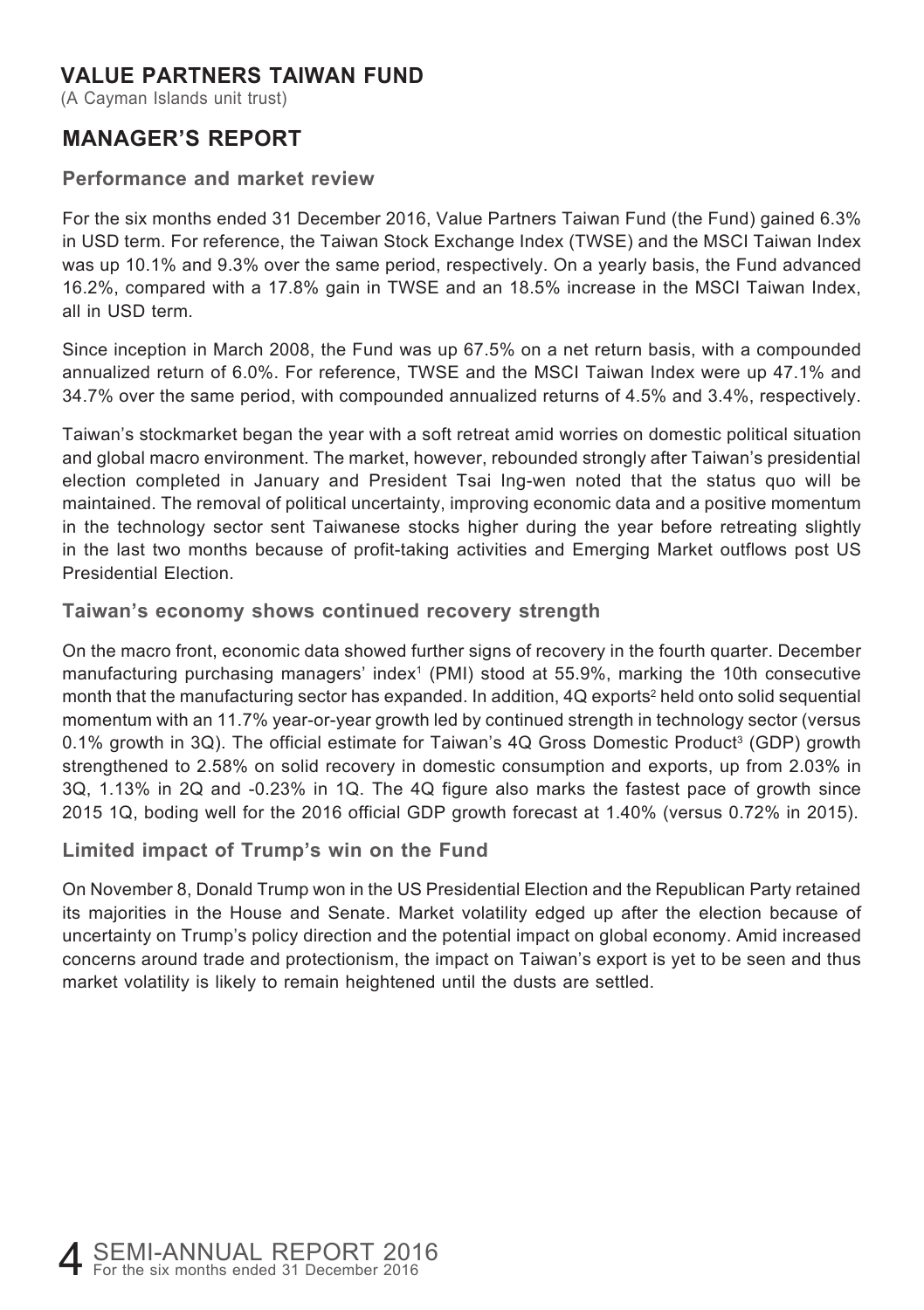(A Cayman Islands unit trust)

#### **MANAGER'S REPORT (Continued)**

However, we are not particularly worried. We construct our portfolio based on bottom-up stock picking. The companies we invest into win their orders because of fundamental reasons including superior technology, strong branding, expertise in product design and automated production, as well as strong cost management capability compared with their peers. As the potential protectionism measures by Trump's administration are very likely to be across the board instead of targeted at any single trading partner, we think the impact on their business is likely to be contained as long as they maintain their competitive edges against global peers.

#### **Portfolio update and outlook**

Entering 2016 with healthy inventory level and low investor expectation, global demand ended up surprising investors on the upside with a stable but mild recovery. Amid the recovering global demand and an inventory re-build cycle in the semiconductor industry, Taiwan's stockmarket attracted robust foreign inflows and performed strongly during the year.

We continued to focus on bottom-up stock picking during the year and successfully captured investment opportunities in many companies which have benefited from the demand recovery especially in information technology and consumer sectors. Other than our top holding Taiwan Semiconductor Manufacturing (in which we held a maximum 10% holding in the Fund), our two stock picks Largan Precision (Largan) and a company specializing in pneumatic tools also contributed significantly to the portfolio's gain. Largan, as a leader in the smartphone lens industry, benefited from the strong recovery of China's smartphone market and the emerging smartphone dual camera adoption. On the other hand, the pneumatic tool manufacturer we owned, which had survived the previous US housing market downturn, enjoyed significant order upside along with the US housing market recovery.

We, however, captured less gain from the financial and material sectors which had been bolstered by significant liquidity inflows to Taiwan's market. We remained concerned about the profit pressure on Taiwanese banks due to previous interest rate cuts by Taiwan's central bank and the potential insurance product distribution fee compression. Meanwhile, we only had small exposure to the material sector as we think that most companies are still suffering from the unchanged industry oversupply structure and the industry remains cyclical. We also see uncertainty for China property demand after the government's recent tightening policies.

Looking into 2017, we recognize that there are still market uncertainties regarding Emerging Market fund flows under the US rate hike cycle, uncertainties in eurozone post Brexit, and the trade policies of US' newly elected President Donald Trump. However, we also expect multiple new technology product cycles to drive better earnings for many Taiwanese companies that are leading in either technology or production efficiency. In this regard, we still see plenty of opportunities in the market.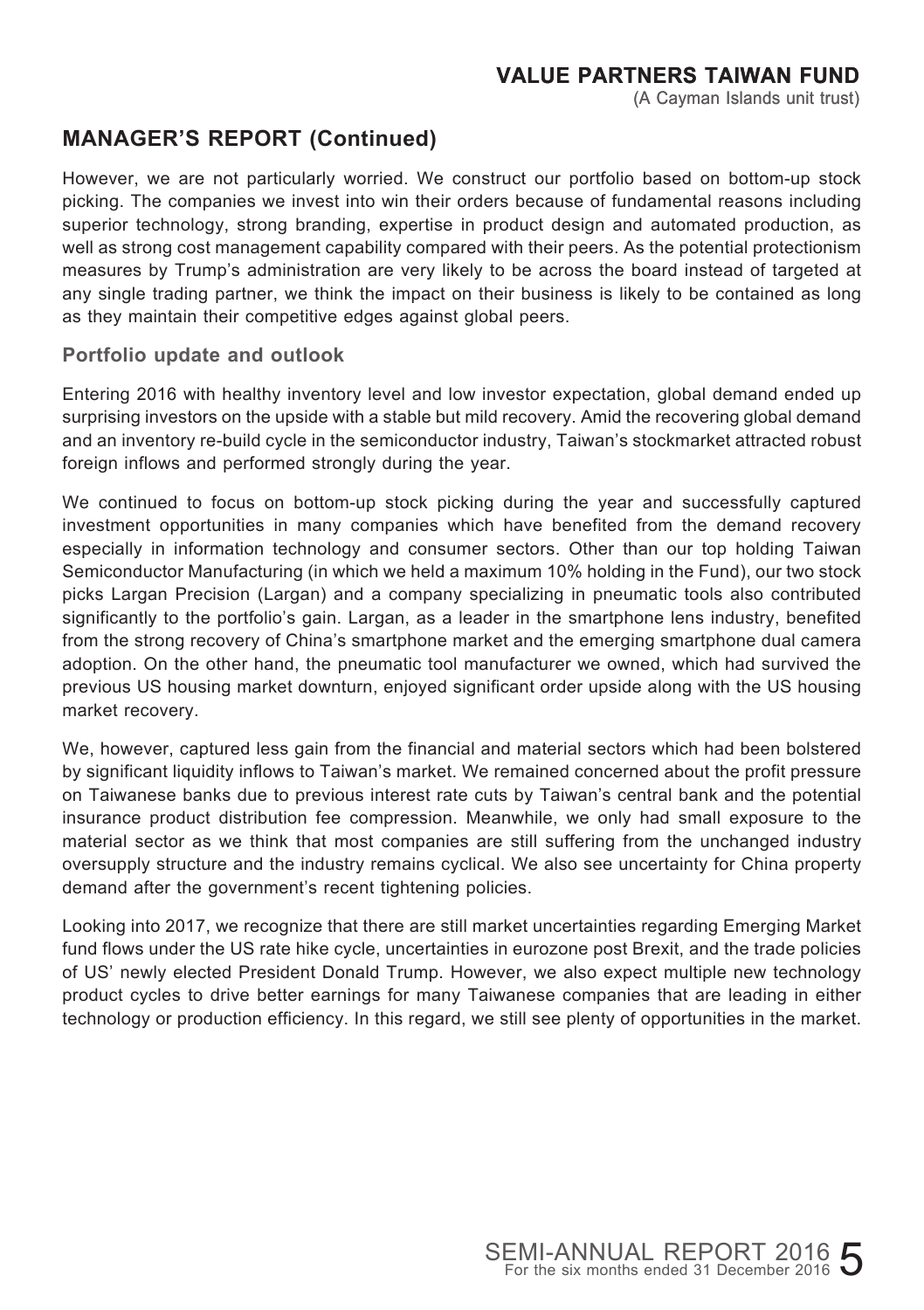(A Cayman Islands unit trust)

#### **MANAGER'S REPORT (Continued)**

#### **Corporate update**

In December, Value Partners appointed Dr AU King Lun as the Group's Chief Executive Officer (CEO) to strengthen Value Partners' management team at a time that we call "an era of golden opportunities". As the CEO of Value Partners, Dr AU takes charge of the Group's business and corporate affairs. He brings with him almost 30 years of industry experience and network in the Asian asset management industry. Our vision is to become a world-class asset management group, and Dr AU together with the other very-capable managers we already have in our team can help us achieve our vision.

#### **Value Partners Hong Kong Limited**

20 February 2017

1. *Source: Chung-Hua Institution for Economic Research.*

*2. Source: Ministry of Finance, R.O.C.*

*3. Sourc*e: Directorate-General of Budget, Accounting and Statistics, Executive Yuan, R.O.C.

*All performance figures are sourced from HSBC Institutional Trust Services (Asia) Limited and Bloomberg (Data computed in USD terms on NAV-to-NAV basis with dividends reinvested) as at 31 December 2016. Performance data is net of all fees.*

*Individual stock performance is not indicative of fund performance.*

*The views expressed are the views of Value Partners Hong Kong Limited only and are subject to change based on market and other conditions. The information provided does not constitute investment advice and it should not be relied on as such. All material has been obtained from sources believed to be reliable, but its accuracy is not guaranteed. This material contains certain statements that may be deemed forward-looking statements. Please note that any such statements are not guarantees of any future performance and actual results or developments may differ materially from those projected.*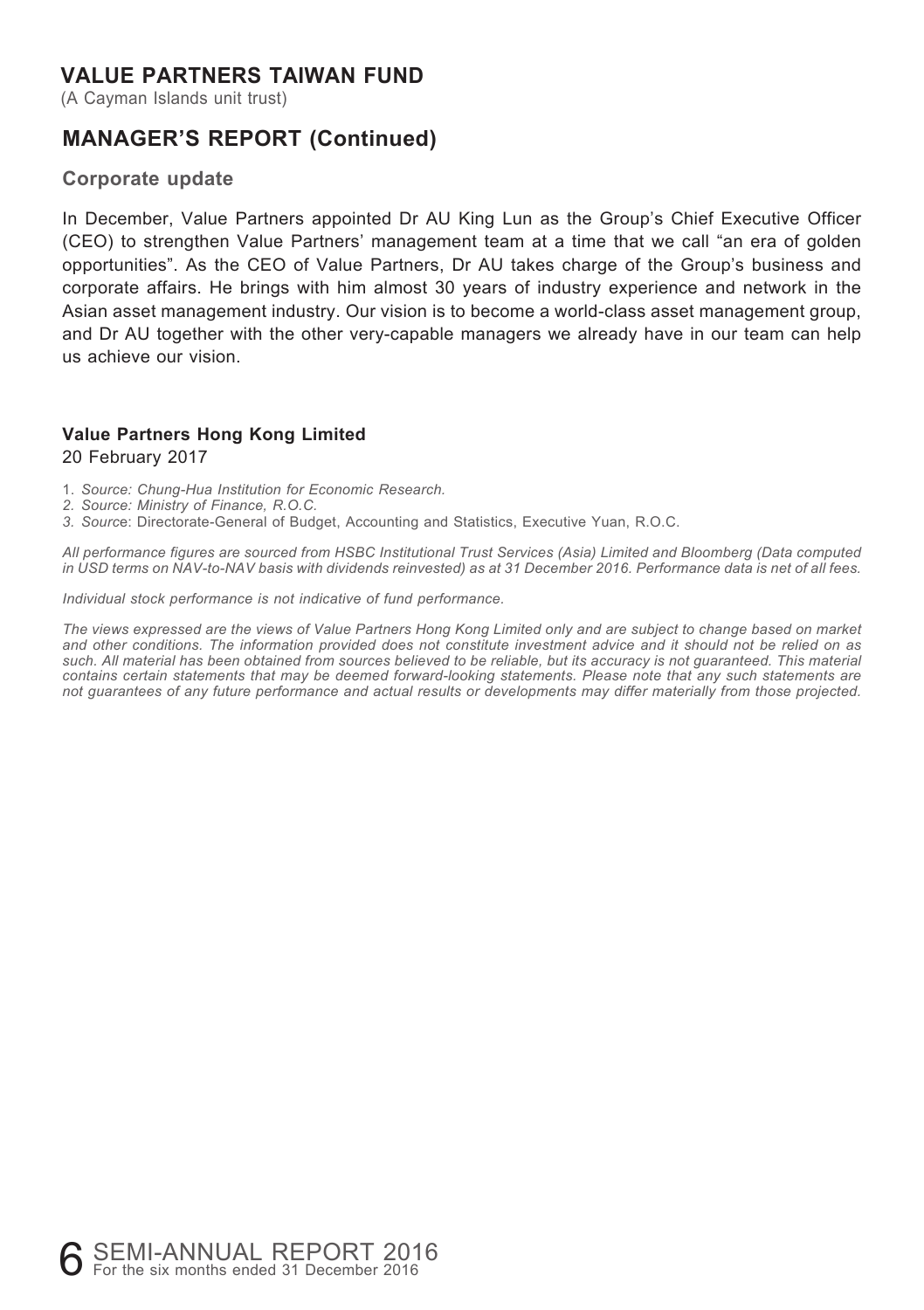## **MANAGER'S REPORT (Continued)**

#### **5 biggest holdings of securities as at 31 December 2016**

| <b>Stock</b>                                                                           | Industry                      | <b>Valuation</b><br>(2017 Estimates)                      | <b>Remarks</b>                                                                                                                                                                                                                                                                                                                                                                                                                                                                                                                                                                                                                                                                                                        |
|----------------------------------------------------------------------------------------|-------------------------------|-----------------------------------------------------------|-----------------------------------------------------------------------------------------------------------------------------------------------------------------------------------------------------------------------------------------------------------------------------------------------------------------------------------------------------------------------------------------------------------------------------------------------------------------------------------------------------------------------------------------------------------------------------------------------------------------------------------------------------------------------------------------------------------------------|
| <b>Cathay Financial Holding</b><br>(Code: 2882 TT)<br>Market cap:<br>US\$19.7 billion  | Insurance                     | Price: TWD48.20<br>P/E: 12.5x<br>P/B: 1.2x<br>Yield: 3.6% | Cathay Financial is the largest financial holding<br>company in Taiwan. Its businesses include life<br>insurance, property insurance, banking, securities<br>and asset management. We expect the company to<br>enjoy better investment returns from their overseas<br>bond investments, benefiting from the US rate hike<br>cycle. We think this should drive the stock valuation<br>back to historical average or above from the below-<br>historical average level currently.                                                                                                                                                                                                                                       |
| Far EasTone<br>Telecommunications<br>(Code: 4904 TT)<br>Market cap:<br>US\$7.3 billion | Telecommunication<br>services | Price: TWD72.50<br>P/E: 19.7x<br>P/B: 3.4x<br>Yield: 5.3% | Far EasTone Telecommunications is one of the three<br>largest telecom operators in Taiwan. It provides a<br>full range of mobile voice and data services and<br>operates a small fixed-line business. The company's<br>mobile service revenue growth has remained<br>steady as rising 4G adoption continues to drive<br>ARPU (average revenue per user) uplift. With the<br>ongoing 4G migration and more favorable industry<br>pricing structure, we believe FET is well positioned<br>to capitalize on the rising mobile data demand.                                                                                                                                                                               |
| Hon Hai Precision<br>Industry<br>(Code: 2317 TT)<br>Market cap:<br>US\$45.0 billion    | Electronics<br>manufacturer   | Price: TWD84.2<br>P/E: 10.1x<br>P/B: 1.2x<br>Yield: 4.3%  | Hon Hai Precision Industry is a leading electronics<br>manufacturing service provider with nearly one<br>million employees globally. The company designs<br>and manufactures smartphones, PCs, printers, TVs,<br>game consoles and networking products for many<br>global giants, such as Apple, Dell, Hewlett-Packard,<br>Sony, Nokia and Cisco Systems. HON HAI has<br>aggressively moved its manufacturing sites from<br>China's coastal areas to lower-cost inland sites<br>in previous years and further enhanced its cost<br>competitiveness over its peers. We expect the<br>company to enjoy stable earnings growth on the<br>back of its operation efficiency enhancement and<br>new business opportunities. |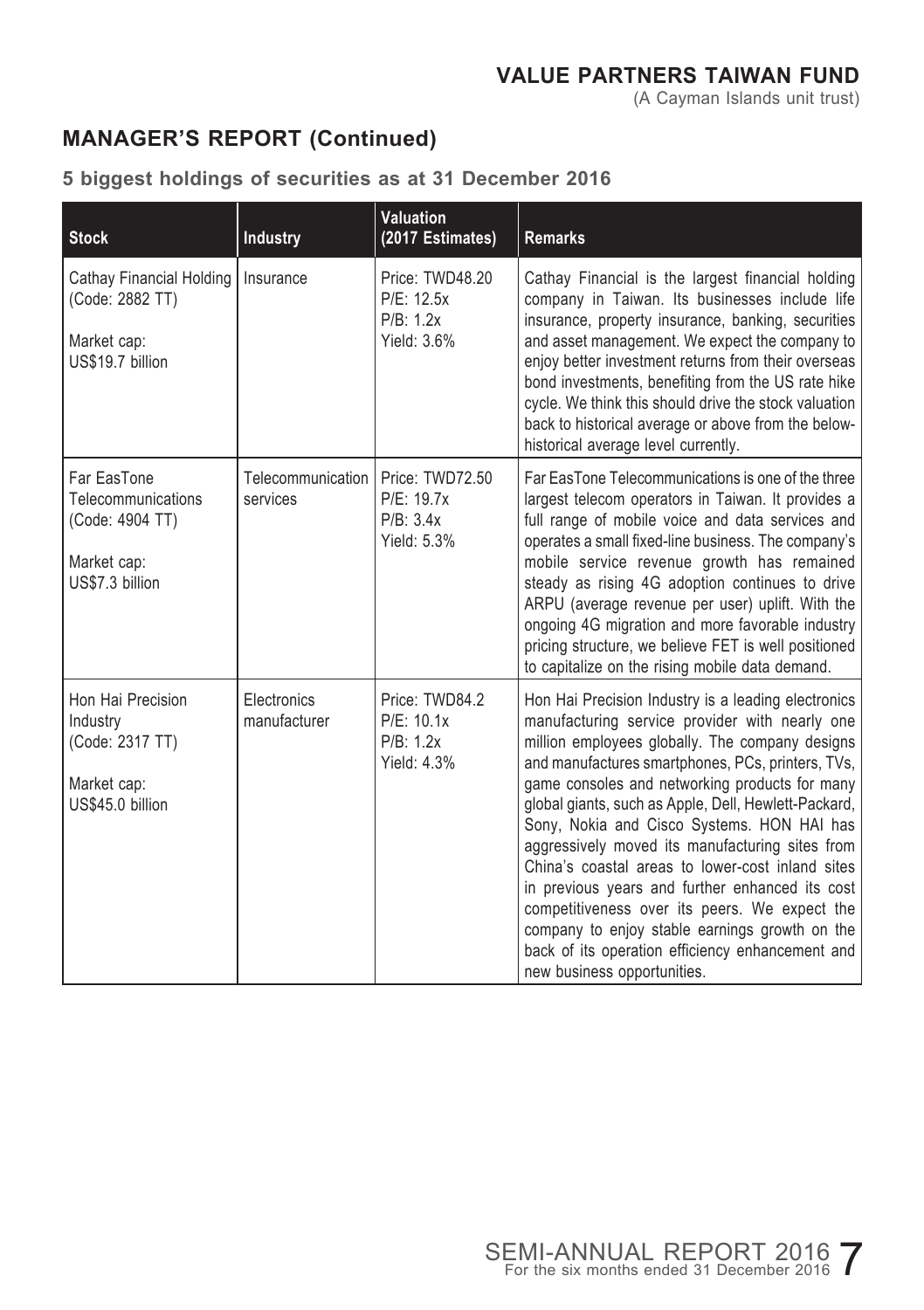(A Cayman Islands unit trust)

## **MANAGER'S REPORT (Continued)**

| <b>Stock</b>                                                                                 | Industry                                         | <b>Valuation</b><br>(2017 Estimates)                         | <b>Remarks</b>                                                                                                                                                                                                                                                                                                                                                                                                                                                                                                                                                                                                                                                                                                                                                                                                                                                                                  |
|----------------------------------------------------------------------------------------------|--------------------------------------------------|--------------------------------------------------------------|-------------------------------------------------------------------------------------------------------------------------------------------------------------------------------------------------------------------------------------------------------------------------------------------------------------------------------------------------------------------------------------------------------------------------------------------------------------------------------------------------------------------------------------------------------------------------------------------------------------------------------------------------------------------------------------------------------------------------------------------------------------------------------------------------------------------------------------------------------------------------------------------------|
| Largan Precision<br>(Code: 3008 TT)<br>Market cap:<br>US\$15.7 billion                       | Electronic<br>components                         | Price: TWD3,790.00<br>P/E: 16.2x<br>P/B: 5.1x<br>Yield: 2.2% | Largan Precision manufactures and distributes<br>lens for electronic products including mobile<br>phones, laptops, tablets and digital cameras. The<br>company is a clear winner in the dual-camera<br>upgrade cycle, as it has the unique technology<br>and knowhow to deliver designs for large-scale<br>production at a decent margin. The optical zoom<br>feature on the new iPhone 7 Plus clearly displays<br>this trend. Largan is gaining market share in this<br>high-end specification segment as smartphone<br>makers attempt to differentiate. Looking forward,<br>three catalysts are fuelling the growth of Largan:<br>1) promising market growth due to rapid pick-up<br>in dual cameras; 2) higher average selling price<br>supported by specification migration; 3) share price<br>gain underpinned by Largan's business mix change<br>and notable advantages over competitors. |
| Taiwan Semiconductor<br>Manufacturing<br>(Code: 2330 TT)<br>Market cap:<br>US\$145.3 billion | Semiconductors<br>and semiconductor<br>equipment | Price: TWD181.50<br>P/E: 13.1x<br>P/B: 3.0x<br>Yield: 4.0%   | Taiwan Semiconductor Manufacturing is a world-<br>class independent semiconductor foundry. It<br>provides integrated circuit ("IC") design houses<br>with integrated services for process design, wafer<br>manufacturing and testing. As a global leader with<br>more than 50% share of the outsourcing market, the<br>company has consistently outperformed competitors<br>in terms of technology and profitability. We think the<br>company is well-positioned to continue to benefit<br>from the growing IC manufacturing outsourcing<br>market and the rising demand for the internet of<br>things trend. AI chips and new application areas.                                                                                                                                                                                                                                               |

*Note: The above investments made up 30% of Value Partners Taiwan Fund as at 31 December 2016. The stock prices are based on the closing of 30 December 2016.*

*Individual stock performance/yield is not necessarily indicative of overall fund performance.*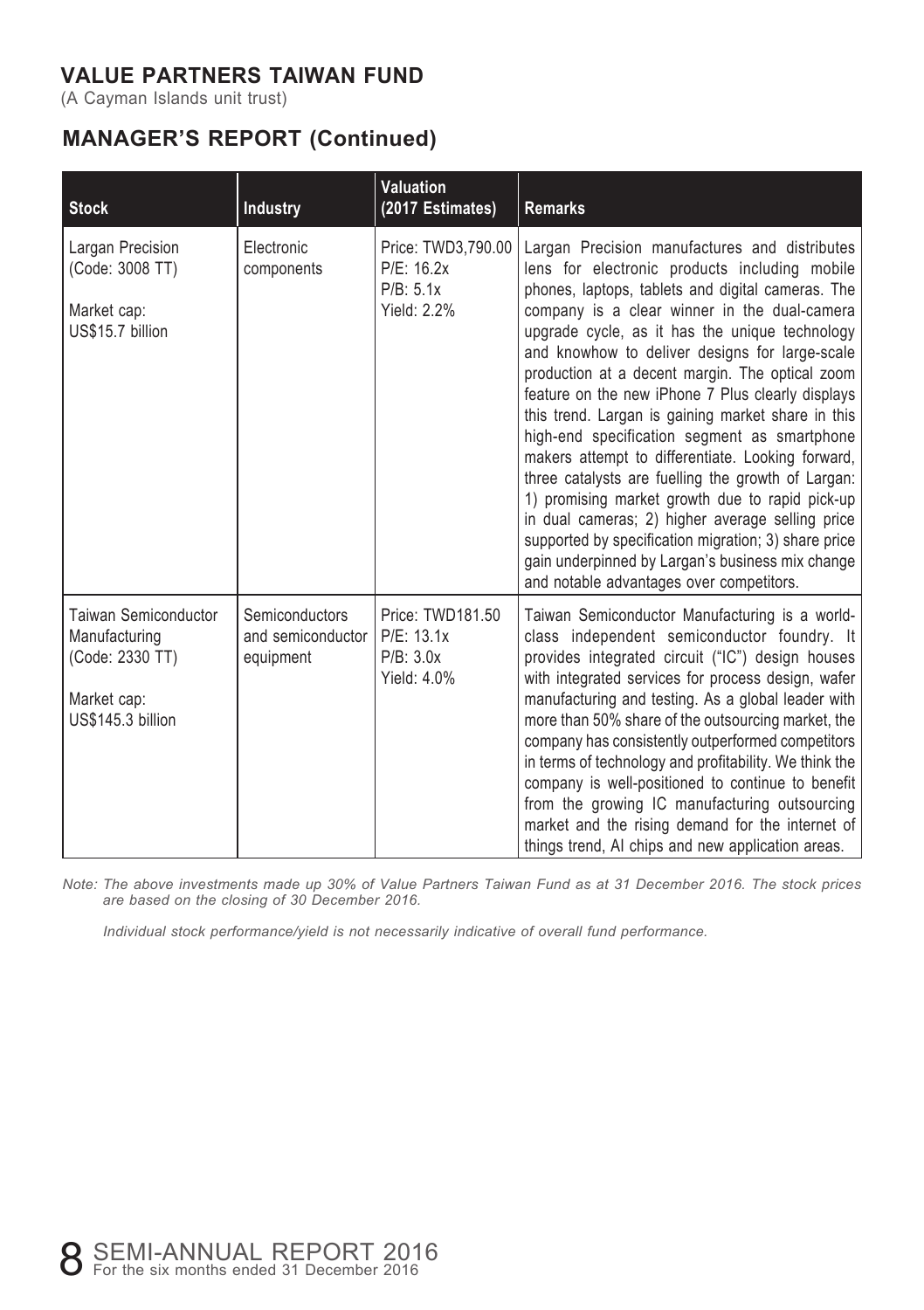(A Cayman Islands unit trust)

## **MANAGER'S REPORT (Continued)**

**Value Partners Taiwan Fund NAV per unit = US\$16.75 (as at 31 December 2016)**

**Since launch return compared to indices** From 3 March 2008 to 31 December 2016

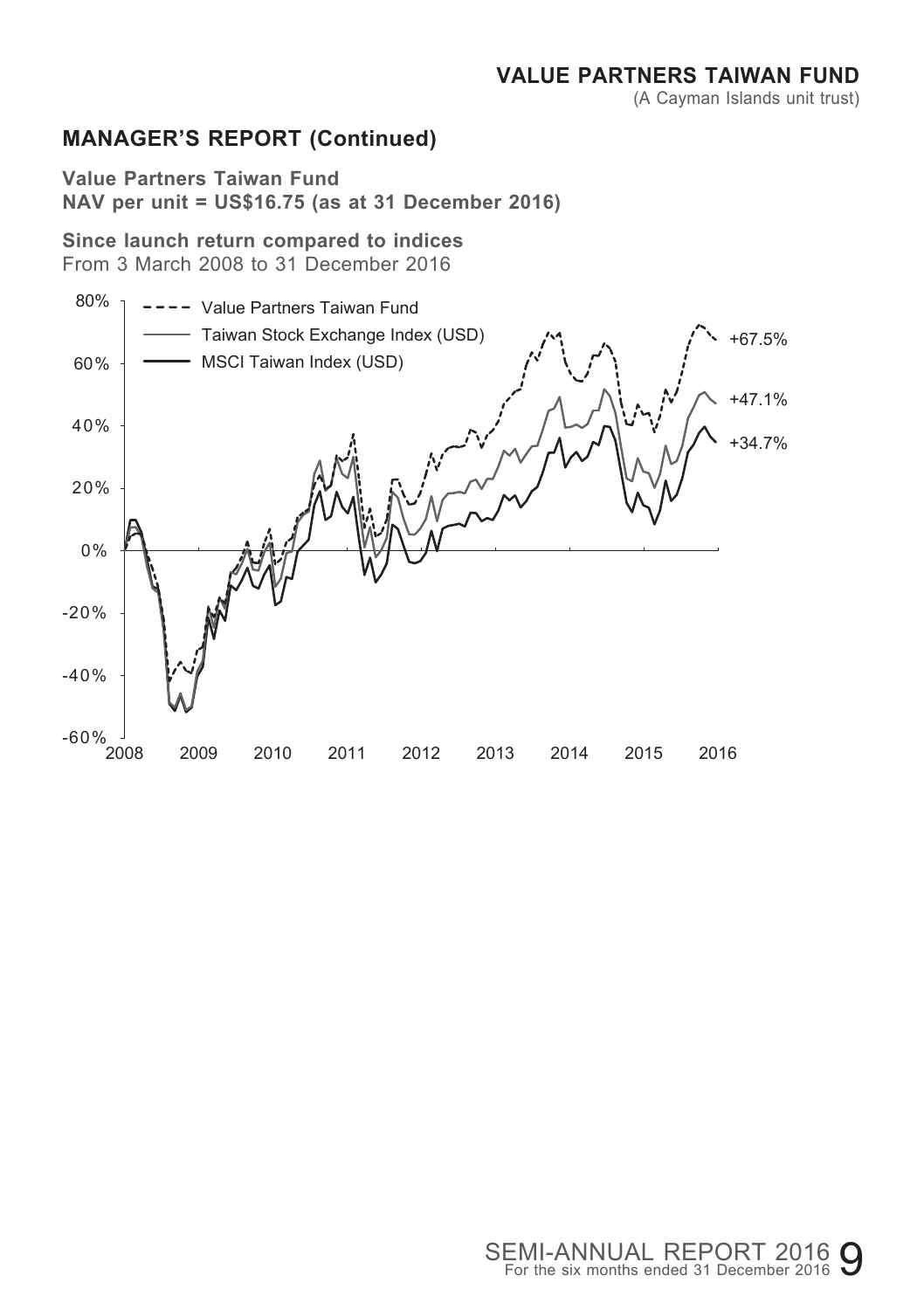(A Cayman Islands unit trust)

## **STATEMENT OF FINANCIAL POSITION (UNAUDITED)**

*AS AT 31 DECEMBER 2016*

|                                                                  | 31.12.2016<br>US\$ | 30.6.2016<br>US\$ |
|------------------------------------------------------------------|--------------------|-------------------|
| <b>Assets</b>                                                    |                    |                   |
| Financial assets at fair value through profit or loss            | 57,289,628         | 58,882,673        |
| Amounts receivable on sales of investments                       | 567,007            | 358,492           |
| Amounts receivable on issue of units                             | 2,759              | 1,285,764         |
| Dividends, interest and other receivables                        | 2,063              | 471,999           |
| <b>Bank balances</b>                                             | 5,372,675          | 5,063,070         |
| <b>Total assets</b>                                              | 63,234,132         | 66,061,998        |
| <b>Liabilities</b>                                               |                    |                   |
| Amounts payable on purchases of investments                      | 599,286            | 618,854           |
| Amounts payable on redemption of units                           | 4,000              | 68,021            |
| Management fee payable                                           | 66,663             | 66,728            |
| Accruals and other payables                                      | 29,871             | 44,351            |
| <b>Total liabilities</b>                                         | 699.820            | 797,954           |
| Net assets attributable to unitholders                           | 62,534,312         | 65,264,044        |
| Net asset value per unit                                         |                    |                   |
| with 3,733,916.22 (30.6.2016: 4,144,032.16)<br>units outstanding | 16.75              | 15.75             |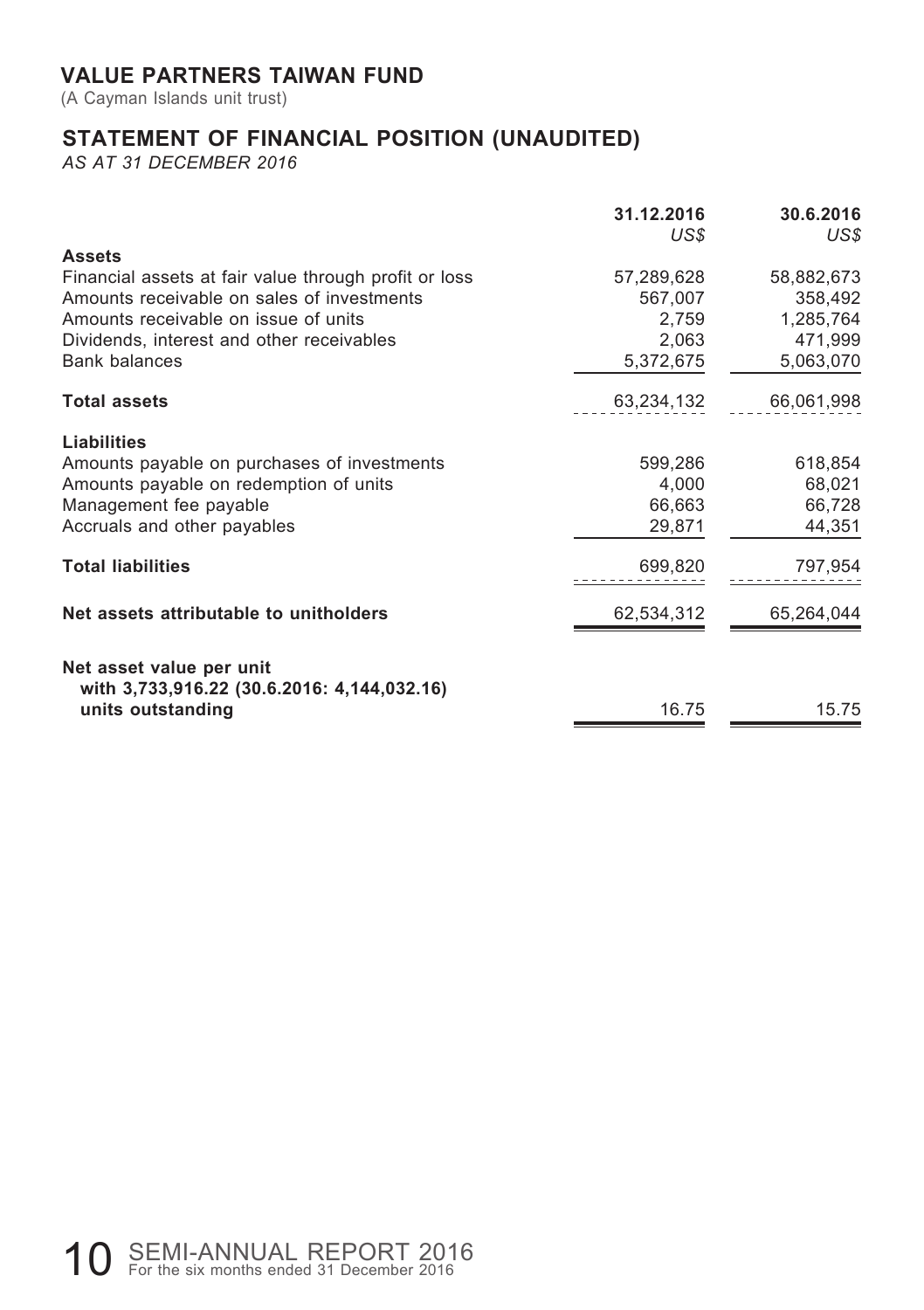(A Cayman Islands unit trust)

#### **INVESTMENT PORTFOLIO (UNAUDITED)**

*AS AT 31 DECEMBER 2016*

|                                                                        |                 | Fair          | % of       |
|------------------------------------------------------------------------|-----------------|---------------|------------|
|                                                                        | <b>Holdings</b> | value<br>US\$ | net assets |
| <b>FINANCIAL ASSETS AT FAIR VALUE</b><br><b>THROUGH PROFIT OR LOSS</b> |                 |               |            |
| <b>Listed equity securities</b>                                        |                 |               |            |
| Taiwan                                                                 |                 |               |            |
| Aerospace Industrial Development Corp                                  | 792,000         | 936,118       | 1.50       |
| Aten International Co Ltd                                              | 251,000         | 622,860       | 1.00       |
| <b>Basso Industry Corp</b>                                             | 218,000         | 630,682       | 1.01       |
| Cathay Financial Holding Co Ltd                                        | 2,399,000       | 3,577,827     | 5.72       |
| Cathay Financial Holding Co Ltd Pref                                   | 95,937          |               |            |
| Chroma Ate Inc                                                         | 660,000         | 1,539,775     | 2.46       |
| Chunghwa Telecom Co Ltd                                                | 788,000         | 2,474,767     | 3.96       |
| CTBC Financial Holding Co Ltd                                          | 3,123,880       | 1,706,008     | 2.73       |
| E.Sun Financial Holding Co Ltd                                         | 1,126,000       | 639,317       | 1.02       |
| Far EasTone Telecommunications Co Ltd                                  | 1,734,000       | 3,889,817     | 6.22       |
| Flexium Interconnect Inc                                               | 182,000         | 477,540       | 0.76       |
| Formosa Plastics Corp                                                  | 448,000         | 1,236,474     | 1.98       |
| Gigabyte Technology Co Ltd                                             | 1,301,000       | 1,734,989     | 2.77       |
| Global Lighting Technologies Inc.                                      | 632,000         | 1,361,032     | 2.18       |
| <b>Greatek Electronics Inc</b>                                         | 1,374,000       | 1,658,034     | 2.65       |
| Hon Hai Precision Industry Co Ltd                                      | 970,000         | 2,527,120     | 4.04       |
| <b>HTC Corp</b>                                                        | 54,000          | 131,997       | 0.21       |
| Huaku Development Co Ltd                                               | 349,000         | 653,315       | 1.04       |
| <b>ITEQ Corp</b>                                                       | 530,000         | 546,087       | 0.87       |
| King Slide Works Co Ltd                                                | 43,000          | 554,813       | 0.89       |
| Kung Long Batteries Industrial Co Ltd                                  | 158,000         | 769,981       | 1.23       |
| Largan Precision Co Ltd                                                | 22,000          | 2,579,907     | 4.13       |
| MediaTek Inc                                                           | 89,000          | 596,197       | 0.95       |
| Mega Financial Holding Co Ltd                                          | 1,312,000       | 933,692       | 1.49       |
| Nan Ya Plastics Corp                                                   | 683,000         | 1,504,675     | 2.41       |
| Nuvoton Technology Corp                                                | 705,000         | 844,194       | 1.35       |
| Parade Technologies Ltd                                                | 63,000          | 619,883       | 0.99       |
| Powertech Technology Inc                                               | 282,000         | 759,120       | 1.21       |
| Promate Electronic Co Ltd                                              | 712,000         | 671,927       | 1.07       |
| Quanta Computer Inc                                                    | 605,000         | 1,128,794     | 1.81       |
| Rafael Microelectronics Inc                                            | 133,822         | 616,958       | 0.99       |
| Rechi Precision Co Ltd                                                 | 1,046,000       | 1,022,730     | 1.64       |
| SDI Corp                                                               | 782,000         | 1,002,936     | 1.60       |
| Senao Networks Inc                                                     | 92,000          | 435,533       | 0.70       |
| Shin Zu Shing Co Ltd                                                   | 115,000         | 293,914       | 0.47       |
| Siliconware Precision Industries Co Ltd                                | 552,000         | 817,265       | 1.31       |